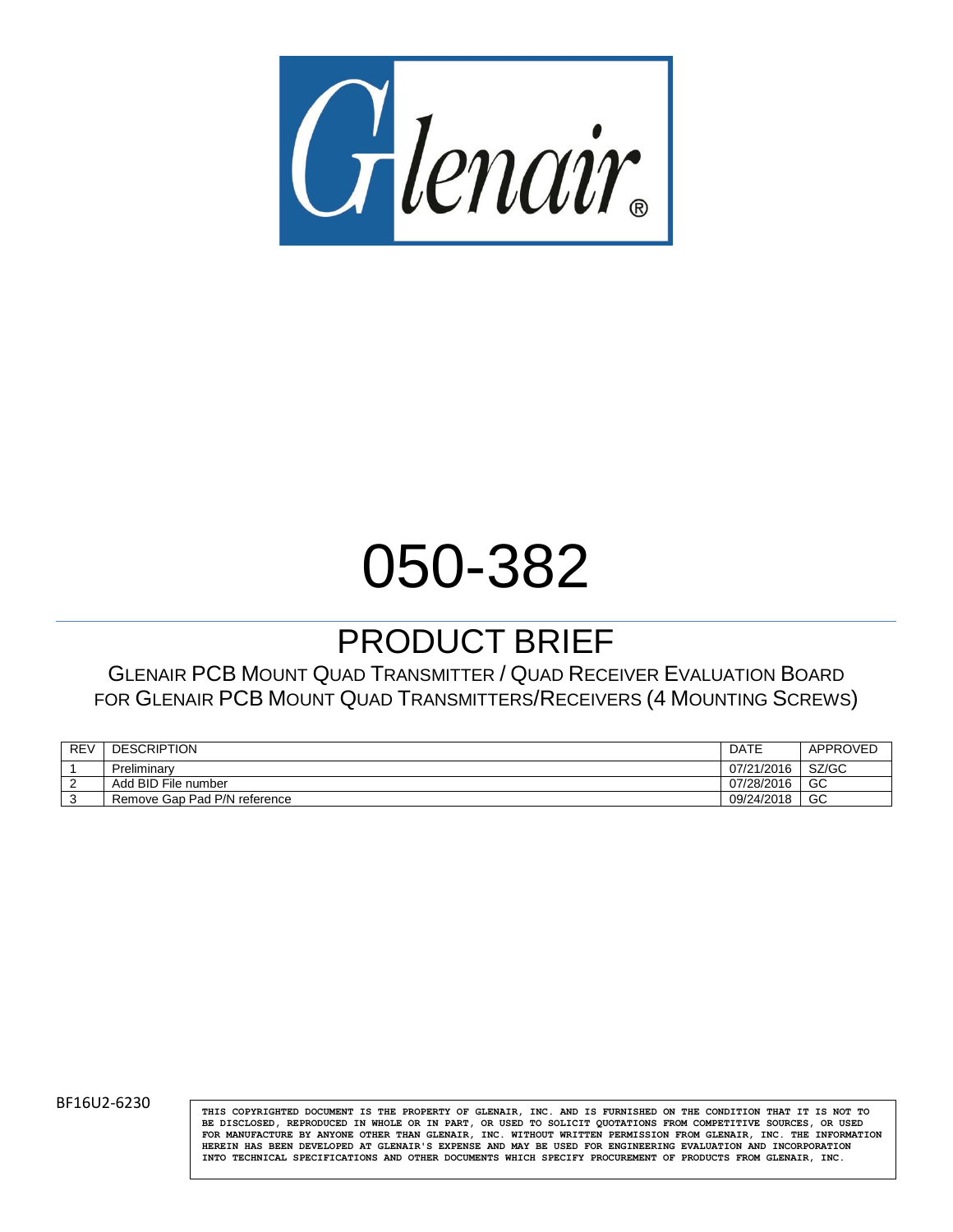# **050-382 PRODUCT BRIEF**

**Evaluation Board**

Glenair. **For Glenair PCB Mount Quad Transmitters/Receivers**



The 050-382-EVALBOARD can be used to evaluate the *050-336* PCB Mount Quad Optical Transmitter, the *050-374* PCB Mount Quad Optical Transmitter (4 mounting screws), the *050-337* PCB Mount Quad Optical Receiver, and the *050-375* PCB Mount Quad Optical Receiver (4 mounting screws). The evaluation board has been designed for high data rate operation and incorporates 8 SMA connectors that interface with high speed 100 ohm differential lines which can support testing of products up to 10Gbps data rates.

The evaluation board is designed as an interface to allow evaluation of the Optical Transmitter and the Optical receiver on the board mount Quad Transmitter or Quad Receiver modules. Devices are powered through the 3.3V and GND connections.

For the transmitters, Fault condition (TXn-Fault) can be monitored for each individual transmitter (TX1, TX2, TX3, TX4) via test points and each individual Transmitter disables (TXn-Enable) can be controlled via Jumpers.

For the receivers, loss of signal (LOSn) state can be monitored for each individual receiver (RX1, RX2, RX3, RX4) via test points.

#### **KEY FEATURES/BENEFITS**

- Supports large variety of Dual Optical Transmitters/ Receivers suitable for Harsh Environment (Wide temperature ranges and Extremely High Vibration)
	- o 0.1 Gbps to 10 Gbps

#### **APPLICATIONS**

- As an evaluation tool for Glenair Opto-electronic modules which are suited to Harsh Environment Applications such as: Airborne, Tactical Military, Oil and Gas, Railway and Shipboard
	- o Ethernet, Fibre Channel, 1x, 2x, 4x, 8x, SFPDP, Aurora
	- o Video (DVI, SMPTE, ARINC818, etc)



©2016 Glenair, Inc. **REV: 3** US Cage Code 06324 Printed in USA **GLENAIR, INC.** ∙ 1211 AIR WAY ∙ GLENDALE, CA 91201-2497∙ TEL: 818-247-6000∙ FAX: 818-500-9912 [www.glenair.com](http://www.glenair.com/) PAGE 2 of 4 E-mail: [sales@glenair.com](mailto:sales@glenair.com)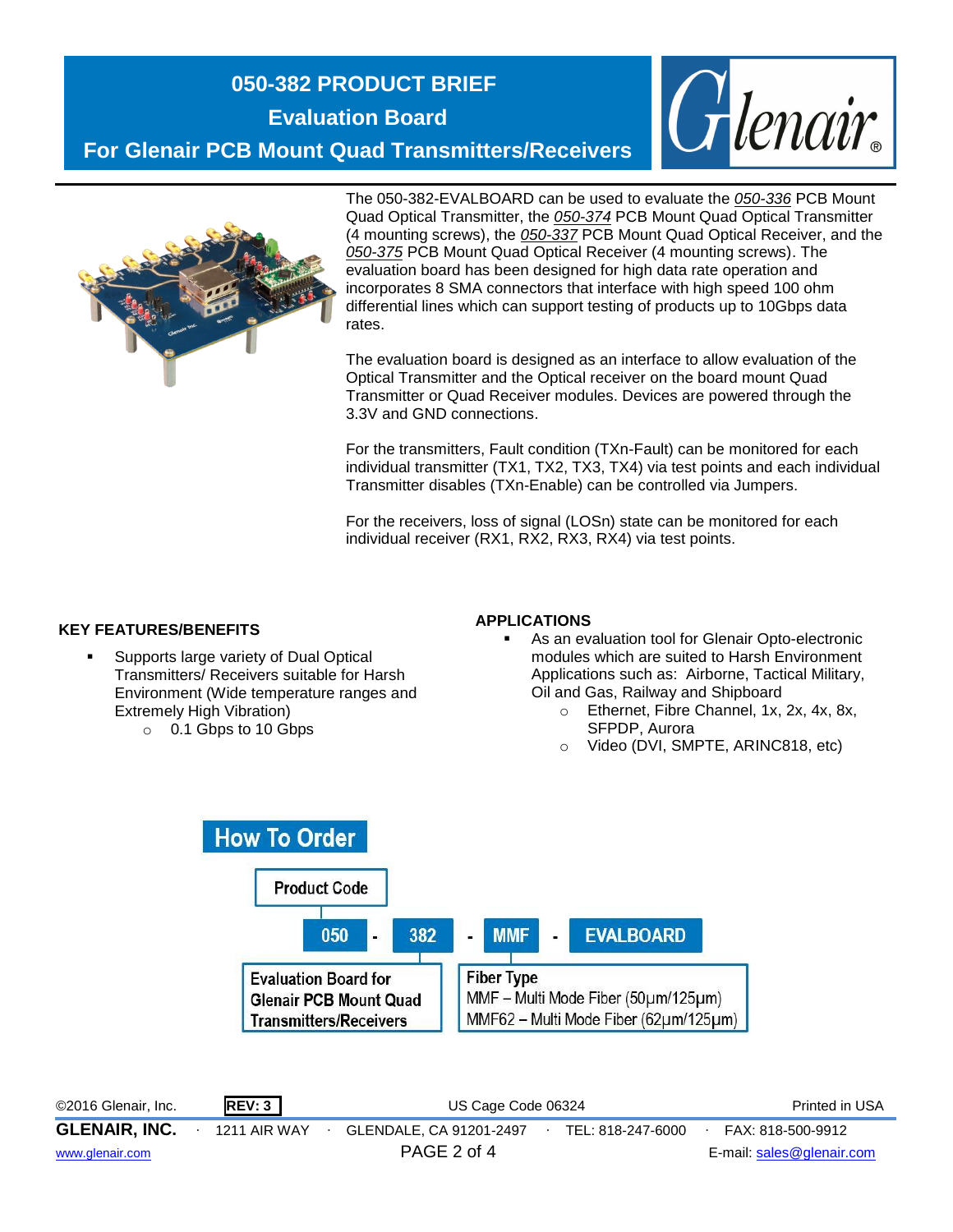# **050-382 PRODUCT BRIEF**

**Evaluation Board**



# **For Glenair PCB Mount Quad Transmitters/Receivers**

#### *What is included with 050-382:*

- The 050-382-**MMF**-EVALBOARD kit includes the following:
	- o Evaluation board PCBA 691-05076
	- o 050-382 Datasheet
	- $\circ$  4 fiber optic MMF test jumper cables (1-2m, 50 µm/125 µm, ARINC 801 connector to LC connector)
	- o Gap Pad 0.040" thick, Laird Technologies, Tflex 400 Series Thermal Gap Filler, Laird P/N: A15896-04 or equivalent
	- o Gap Pad 0.050" thick, Laird Technologies, Tflex 400 Series Thermal Gap Filler, Laird P/N: A15896-05 or equivalent
	- o Insertion/Extraction Tool for #16 Contacts
	- o 1 LC to LC adapter

| 050-382-MMF-EVALBOARD   USED TO TEST THE FOLLOWING:                          |
|------------------------------------------------------------------------------|
| 050-336 (Quad Transmitter, 850nm VCSEL MMF, 0.1-5 Gbps)                      |
| 050-337 (Quad Receiver, 850nm MMF, 0.1-5 Gbps)                               |
| 1050-374 (Quad Transmitter (4 Mounting Screws), 850nm VCSEL MMF, 0.1-5 Gbps) |
| 050-375 (Quad Receiver (4 Mounting Screws), 850nm MMF, 0.1-5 Gbps)           |

#### The 050-382-**MMF62**-EVALBOARD kit includes the following:

- o Evaluation board PCBA 691-05076
- o 050-382 Datasheet
- o 4 fiber optic MMF test jumper cables (1-2m, 62µm/125µm, ARINC 801 connector to LC connector)
- o Gap Pad 0.040" thick, Laird Technologies, Tflex 400 Series Thermal Gap Filler, Laird P/N: A15896-04 or equivalent
- o Gap Pad 0.050" thick, Laird Technologies, Tflex 400 Series Thermal Gap Filler, Laird P/N: A15896-05 or equivalent
- o Insertion/Extraction Tool for #16 Contacts
- o 1 LC to LC adapter

| 050-382-MMF62-EVALBOARD | USED TO TEST THE FOLLOWING:                                                 |
|-------------------------|-----------------------------------------------------------------------------|
|                         | 050-336 (Quad Transmitter, 850nm VCSEL MMF, 0.1-5 Gbps)                     |
|                         | 050-337 (Quad Receiver, 850nm MMF, 0.1-5 Gbps)                              |
|                         | 050-374 (Quad Transmitter (4 Mounting Screws), 850nm VCSEL MMF, 0.1-5 Gbps) |
|                         | 050-375 (Quad Receiver (4 Mounting Screws), 850nm MMF, 0.1-5 Gbps)          |

NOTE: In order to simplify attachment of the fiber cable assemblies to the module, please insert ARINC 801 connectors of the fiber cable assemblies into the 050-374 and 050-375 module before installing the module on the evaluation board. Also prior to removal of the fibers from the 050-374 and 050-375 module please remove the module from the evaluation board.